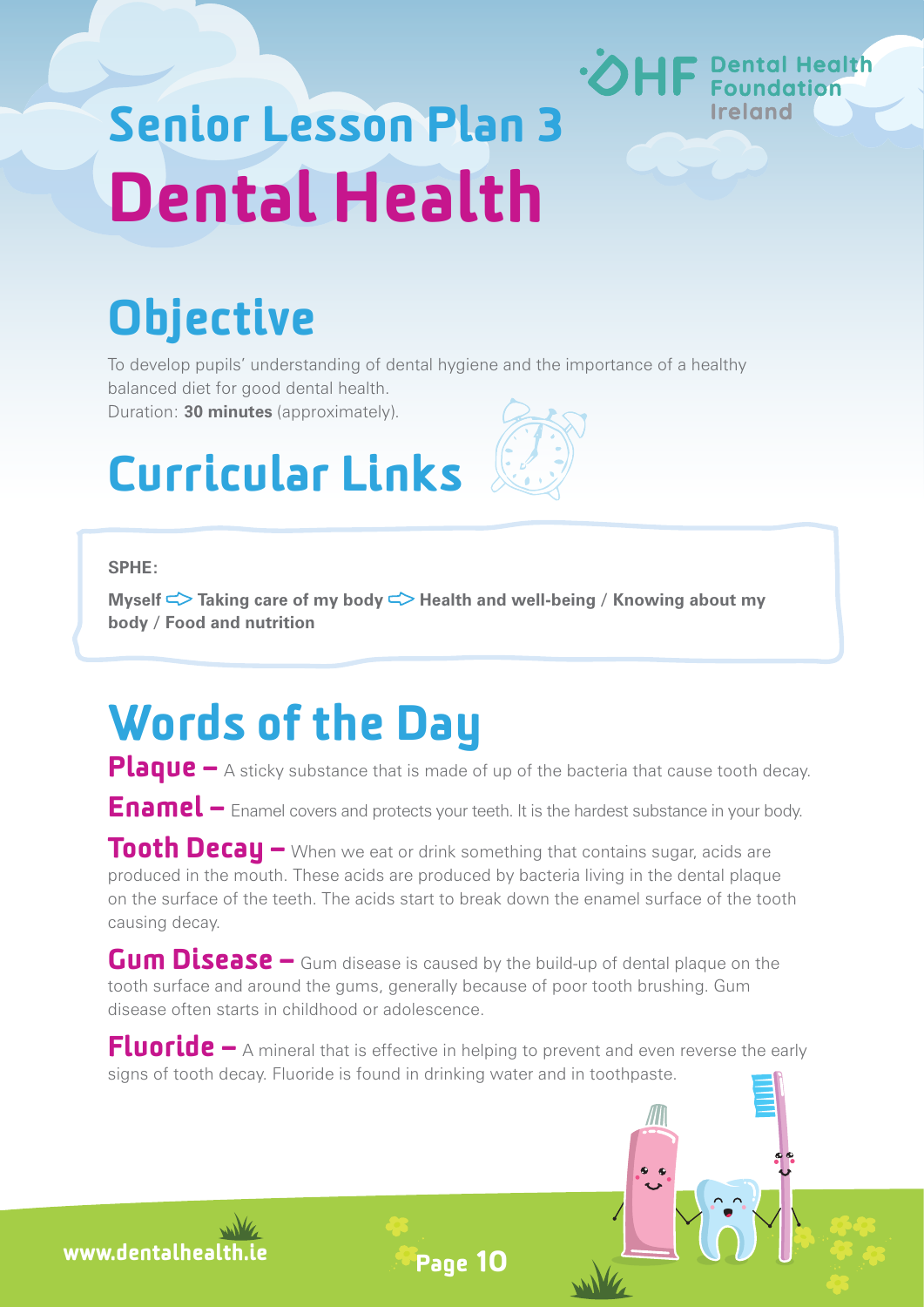### Class Discussion

Inform pupils that you will be learning about dental hygiene. Ask pupils what they understand by this term. Explain that it means looking after the mouth, teeth and gums.

As a class, discuss 1) why dental hygiene is important and 2) how to have good dental hygiene. For example:

#### 1 Why is dental hygiene important?

- Poor dental hygiene can cause toothache, tooth decay or sore gums.
- · Poor dental hygiene can cause bad breath, which can affect self-esteem.
- · Good dental hygiene when you're young means that you form good habits.
- · Teeth are important for eating, talking and smiling.

Explain tooth decay (see words of the day for definition). Luckily, the mouth has its own built-in defence against tooth decay. About 20 minutes after eating or drinking something sugary, if no more sugar is taken, the acid begins to neutralise and the tooth surface is restored to normal. This is why it is important not to eat sugary drinks or snacks between meals.

Explain gum disease (see words of the day for definition). Gum disease causes redness, swelling and bleeding when brushing and it can lead to the loss of teeth.

#### **2** How to have good dental hygiene:

- · Eat healthy meals and snacks.
- · The best drinks for healthy teeth are water and milk.
- · Include foods that are sources of calcium and phosphorus as these help to keep teeth healthy. Examples include milk, natural yogurt and cheese (low-fat varieties recommended).
- · Avoid sugary snacks such as sweets, chocolate, biscuits and sugary drinks, as snacking on foods which have lots of sugar can lead to tooth decay.

Page 11

www.dentalhealth.ie

**P** Dental Health

• Clean your gums and teeth properly.

wike

· Brush your teeth twice daily with a fluoride toothpaste. This will help by making the tooth enamel more resistant to tooth decay and it is the most effective way of removing plaque.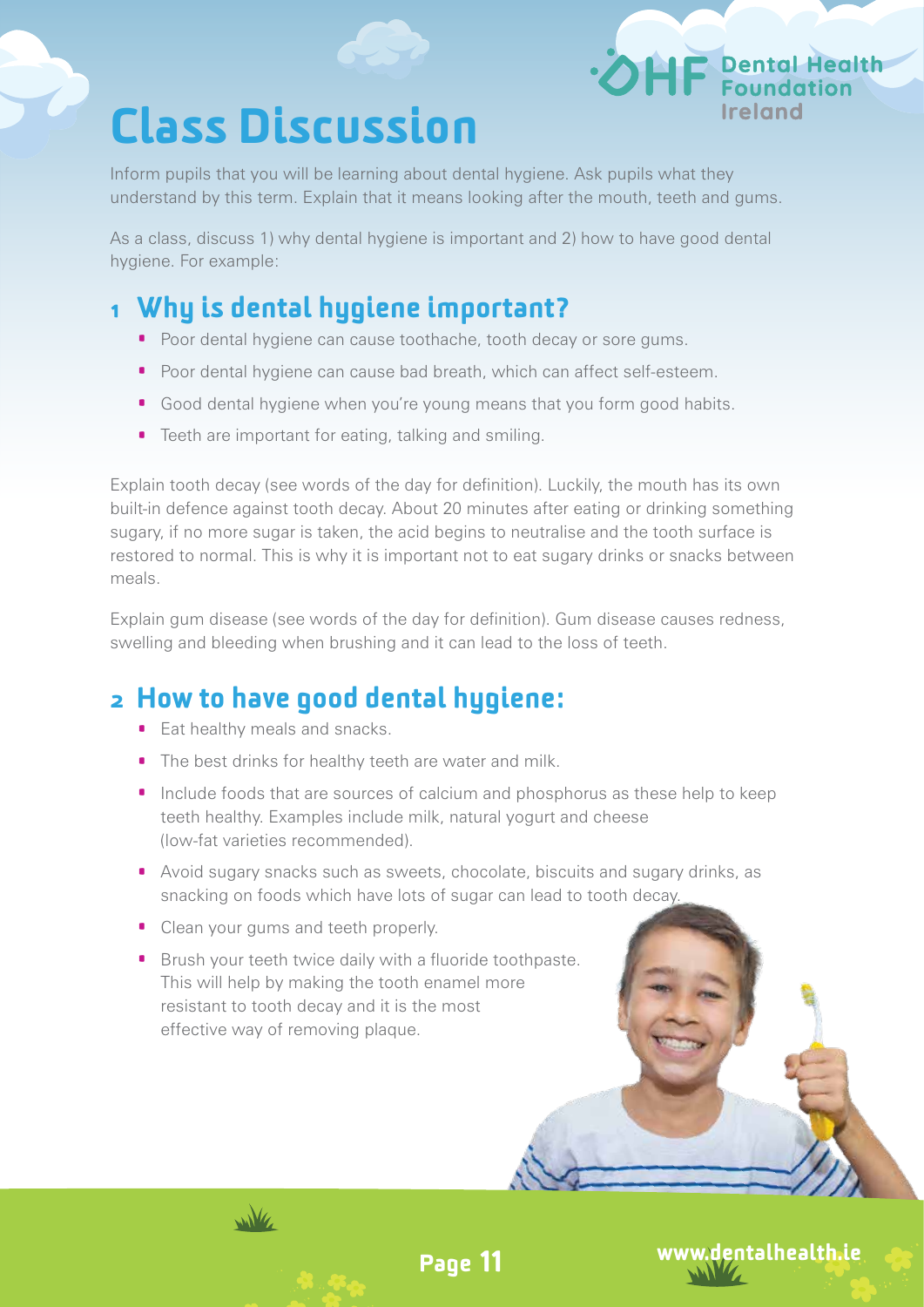### Pair Discussion



Read aloud the following questions about dental hygiene and ask pupils to discuss in pairs, then come together as a class and discuss (answers in brackets below).

- 1 How often do you think you should brush your teeth? (Twice a day)
- **2** How should you brush your teeth? (Procedure outlined below)
- **3** How long should you brush your teeth for? (2-3 minutes)
- **4** As well as using brushes, what else can we use to clean teeth? (Floss)

Outline procedure for brushing teeth:

- **Q** Brush two teeth at a time (width of the toothbrush head).
- **O** Count to ten for every two teeth you brush.
- **O** Brush gums and teeth with a toothbrush and pea-sized amount of fluoride toothpaste (at least 1,000 ppm) in a gentle circular motion. (See pictures)
- **Q** Brush top and bottom teeth.
- **Q** Brush outside of teeth and gums, inside of teeth and gums and biting surface.
- $\Box$  Spit out after brushing no rinsing.